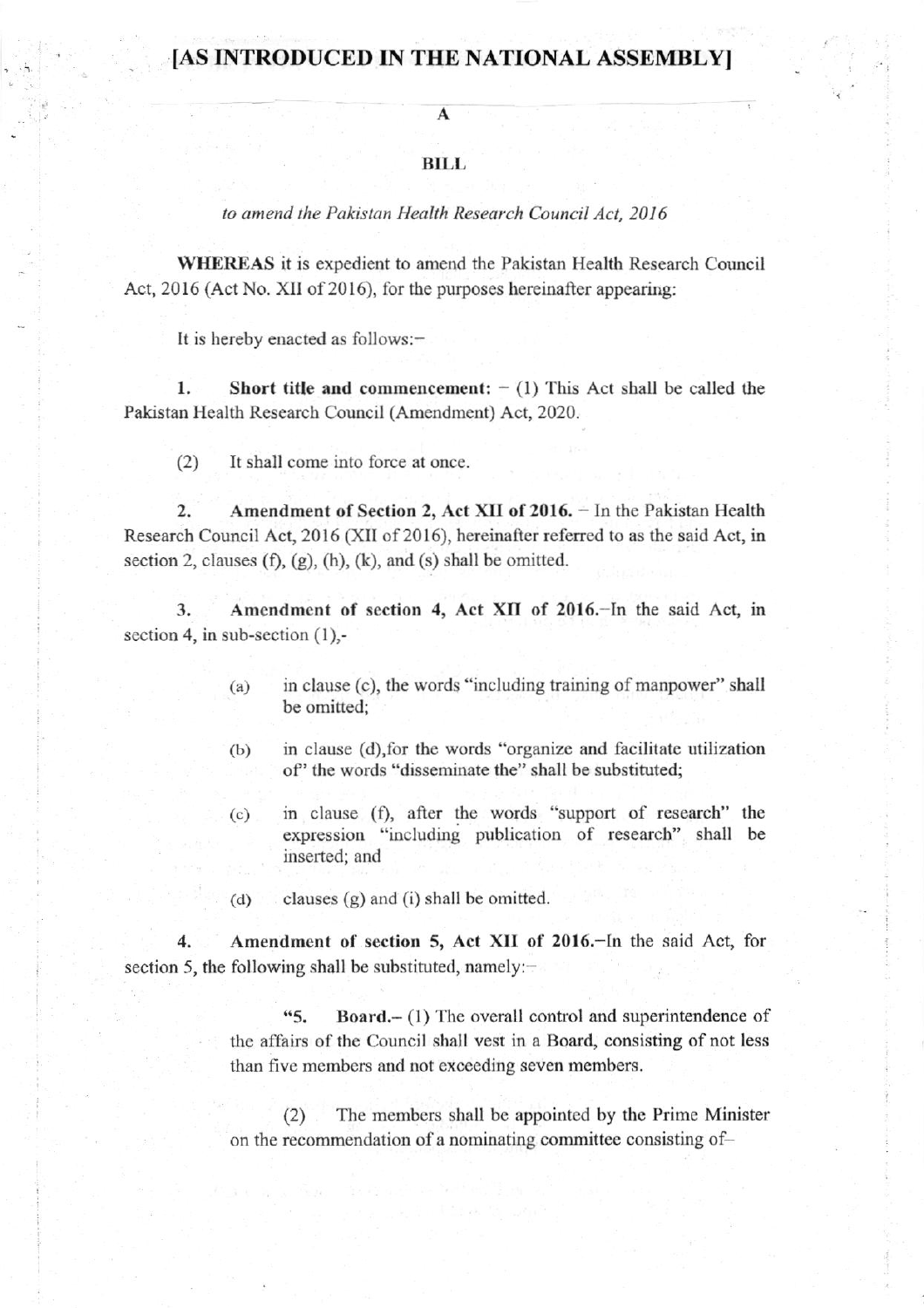| (a) | Minister-in-charge                                                  | Chairman |  |
|-----|---------------------------------------------------------------------|----------|--|
| (b) | Dean Research of the Aga Khan<br>University, Karachi                | Member   |  |
| (c) | Chief Medical Officer of the<br>Shaukat Khanum Hospital,<br>Lahore; | Member   |  |
| (d) | Vice Chancellor of the Khyber<br>Medical University                 | Member   |  |
|     |                                                                     |          |  |

- 2 -

(e) Principal of the Bolan University Member

(3) Nominations to the Board shall be based on the individual's national and international research reputation, who are currently employed by reputable institutions, are involved in research and have a minimum of twenty-five research publications in reputable journals with citation indices greater than 1.0. Experience in research administration, for example as head of a research department or institution or as a research mentor, for example as a supervisor of researchers shall be prefered.

(4) There shall be a Chairman and Vice Chairman of the Board who shall be elected by the Board members at their first meeting.

(5) Board members shall, unless otherwise directed by the Prime Minister, hold office for a period of five years and be eligible for re-appointment. Membership of the Board shall cease and fall vacant if a Board's member resigns or fails to attend three consecutive meetings without sufficient cause or for any other reasons which incapacitates him to function as a member. Any such vacancy shall be filled in within one month.

(6) No person shall be appointed or remain as a member of the Board, if he-

- (a) is declared by a compctent court of law to be of an unsound mind;
- (b) has applied hefore by a competent court of lav/ to be adjudged as an insolvent and his application is pending;
- is declared by a competent court of law to be an  $(c)$ un-discharged insolvent;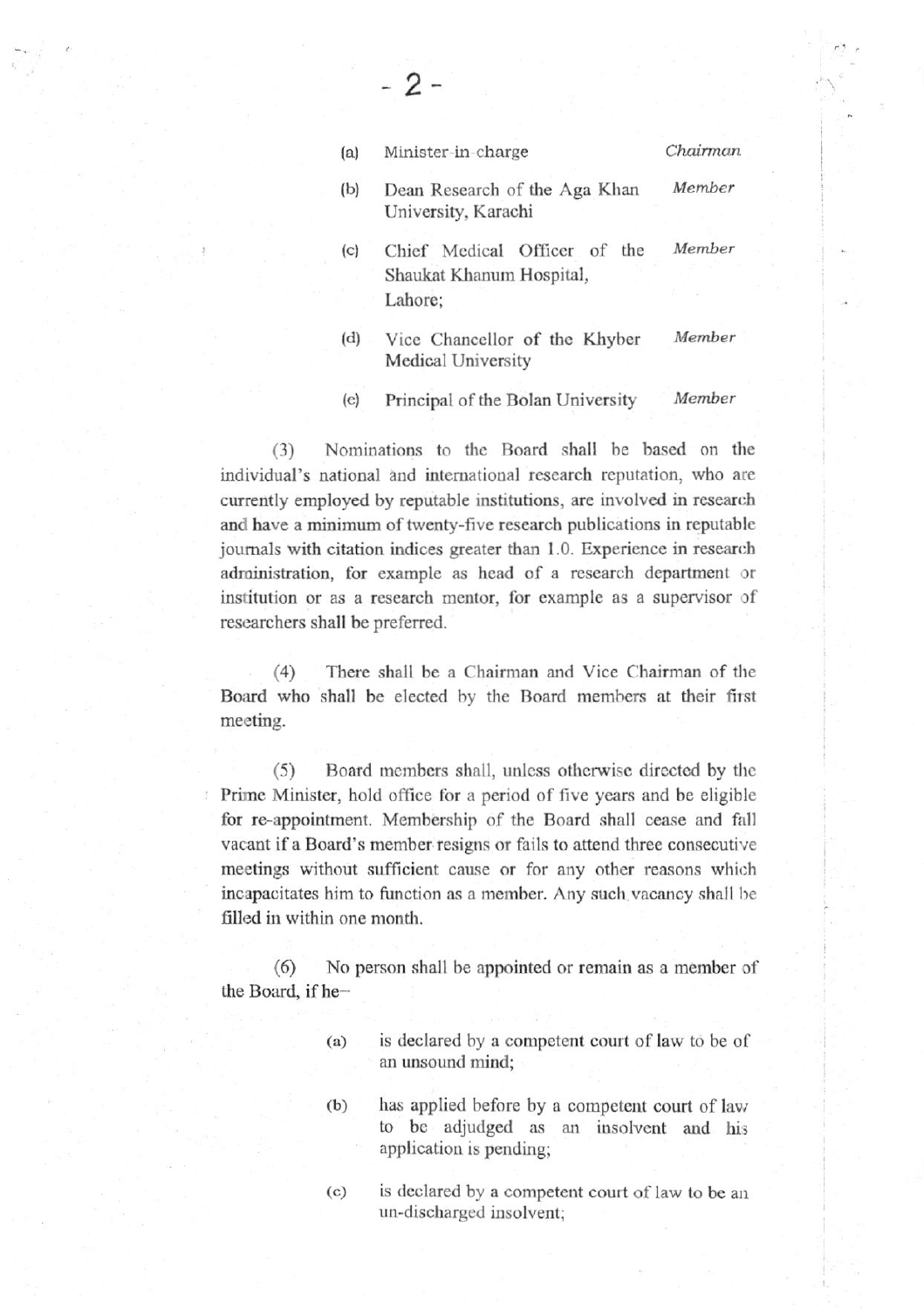- (d) has been convicted by a court of law for an offence involving moral turpitude;
- (e) has been debarred fiom holding any public office under provisions of law; or
- (r) has a conflict of interest with such a position.

(7) The nominating committee may recommend removal fiom the membership of any member of the Board at any time if the member is disruptive or violates the rules of the Council.".

5. Amendment of section 6, Act XII of 2016.-In the said Act, for section 6, the following shall be substituted, namely:-

> " $6.$  Functions of the Board. $-$  (l) The functions of the Board shall be-

- (a) to formulate policy on health research;
- (b) subject to other provisions of this Act, to appoint recessary officers and employees in a mannet and on such tenns and conditions as may be prescribed;
- (c) to ensure a transparent, fair and equitable process for evaluating research grant applications and prioritizing the same for grant distribution;
- (d) to ensure that ethical standards are met in all<br>research projects considered for funding, research projects considered for according to the Helsinki principles for hurnan research;
- (e) to ensure a rational merit-based grant distribution system;
- (f) to approve the annual budget;
- (g) to ensure the scientific validity and maintain the highest standards for any publications issued by the Council, including but not limited to the Pakistan journal of medical research; and
- (h) to undertake regular review and evaluation of the research projects and programs fiuded by the Council to ensure that ethical and scientific principles are not violated and these projects and